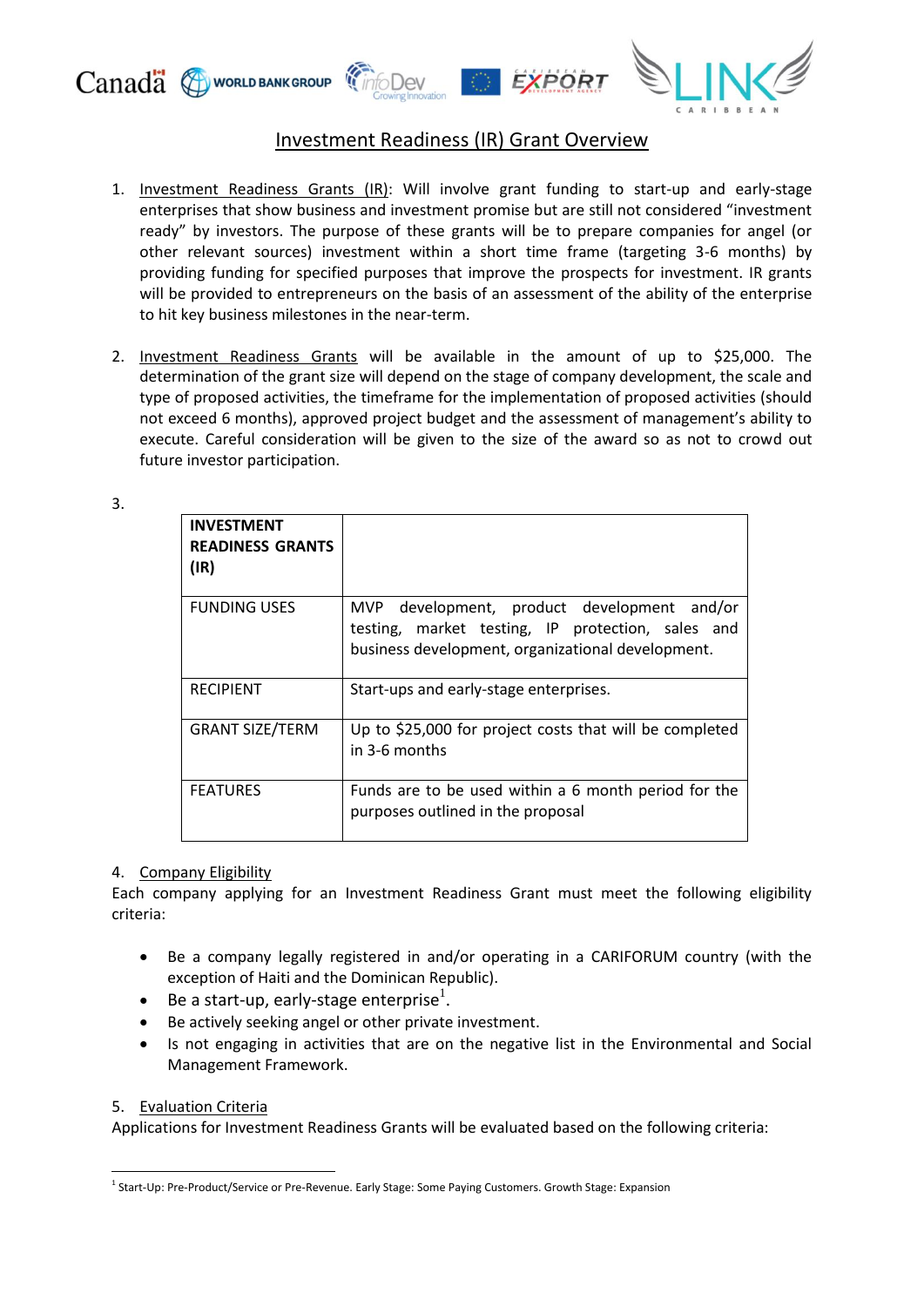





- Management credentials and the ability of the company to deliver against project goals.
- Demonstrated intent to raise capital from investors.
- Use of funds and adequacy of the project budget.

## 6. Eligible Expenses – Use of Funds

All funds must be used for product and/ business development purposes and fall within the list of eligible expenses immediately below this paragraph. Each IR-Grant application must include a project proposal and budget that identifies the use of funds. Sub-grant agreements with recipients will include conditions subsequent that prevent the misuse of grant funds, such as distributions or dividends paid to investors (either cash or shares).

The following list represents acceptable use of funds:

- Labour costs (salaries) and fees associated with delivery/on-going execution of core business functions.
- Sales and marketing activities, including those aimed at increasing potential customer base (e.g. trade fairs, trade shows, etc.).
- Equipment purchase and/or modernization.
- Advisory and training services/external consultants.
- Quality and environmental systems improvements.
- Implementation of IT solutions (e.g. website, e-commerce and multimedia).
- Market research and testing.
- Product design and development.
- Developing and testing prototypes.
- Costs in relation to applications for Intellectual Property Rights (IPR).
- Operating expenses that do not fall into the non-eligible expenses.

## 7. Non-Eligible Expenses – Use of Funds

The Investment Readiness Grants will NOT support activities in relation to:

- Expenses incurred where the activities being paid for have a negative impact on the physical &/ social environment using the ESMF (see Appendix I).
- Projects or activities that are on the negative list in the Environmental and Social Management Framework (ESMF)
- Repayment of funds loaned to the company by related parties, including the founder/entrepreneurs, other individuals or financial institutions.
- Activities within nature reserves or such designated areas.
- Land reclamation exceeding 50 hectares.
- Payments to cover fees levied by investors.
- Purchasing land, commodities, futures, shares, securities, or other financial

## 8. Non-Eligible Projects – Use of Funds

The Investment Readiness Grants will **NOT** support activities in relation to:

- Projects that have a negative impact on the physical &/ social environment using (ESMF).
- Projects or activities that are on the negative list in the Environmental and Social Management Framework (ESMF), among others:
	- o Tobacco production, processing, storage.
	- o Projects that involve alteration to rivers or other natural environments.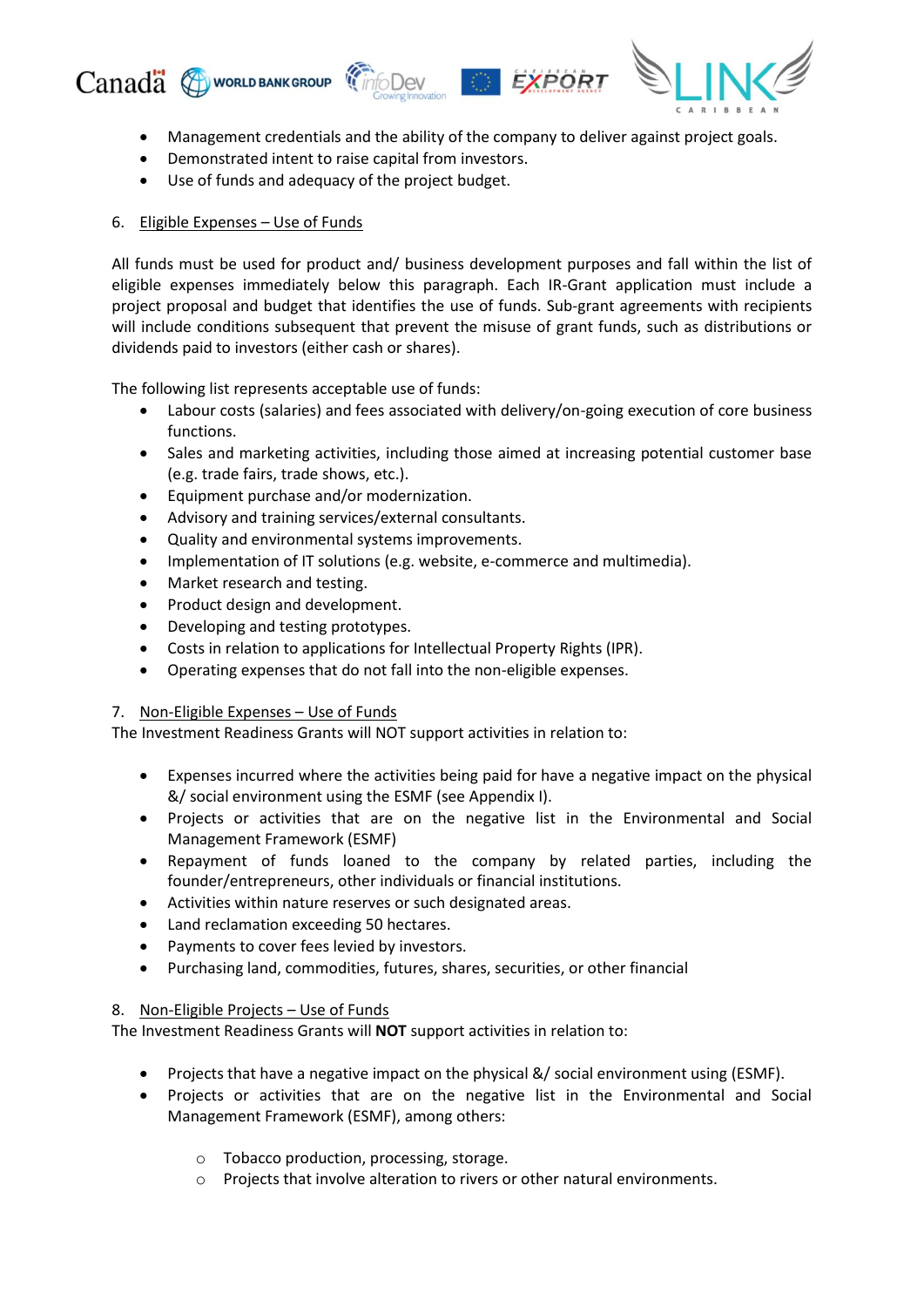







- o Mining Projects.
- o Logging Projects.
- o Adult Entertainment Projects.
- o Gambling Projects.
- o Property Development.

The World Bank and/or Caribbean Export may during the course of the CIFP grants administration period determine other activities to be ineligible for support.

#### 9. Eligible & Non-Eligible Expenses

All IR Grant funds must be spent during the 6-month implementation period beginning when the sub-grant agreement is signed between Caribbean Export and the grant recipient. All IR grant funds can only be spent on costs incurred during the 6-month implementation period. Costs incurred prior to the signing of the contract between Caribbean Export and the grant recipient, or incurred after the 6-month implementation period, will be ineligible

## 10. Application Content

Companies applying for Investment Readiness Grants must complete an application and provide the following set of materials:

- A pitch deck providing an overview of the business plan that also outlines how the IR Grant will be used to achieve business milestones that make the company more investable.
- Business registration forms (articles of incorporation, e.g.).
- Financial statements and financial projections.
- Management résumés.

## 11. Application Procedure

## **Instructions to the Application**

In preparing the application on RAIN, applicants should consider the following:

- o There can only be one application per company submitted.
- $\circ$  All applications including all information and documentation must be submitted in English.
- o Only applications submitted via the RAIN Proseeder platform [\(https://rain](https://rain-caribbean.proseeder.com/)[caribbean.proseeder.com\)](https://rain-caribbean.proseeder.com/) portal will be considered.
- $\circ$  All application supporting material must be uploaded to the relevant section of the online portal (no hard copies will be accepted).
- o Only complete applications will be accepted.

## **Application Review Process**

During the application review process, applications will be screened and those that qualify for IR will be asked to:

- Answer a few more questions
- Provide a detailed budget and work plan for the use of Funds over the 6 month period
- Pitch to an IR Committee at a future date

## 12. Project Evaluation and Financing Decision

## **Initial Application Screening**

During the application review process, applications will be screened by an internal LINK-Caribbean Screening team and those that qualify for the Investment Readiness (IR) Grant will be asked to: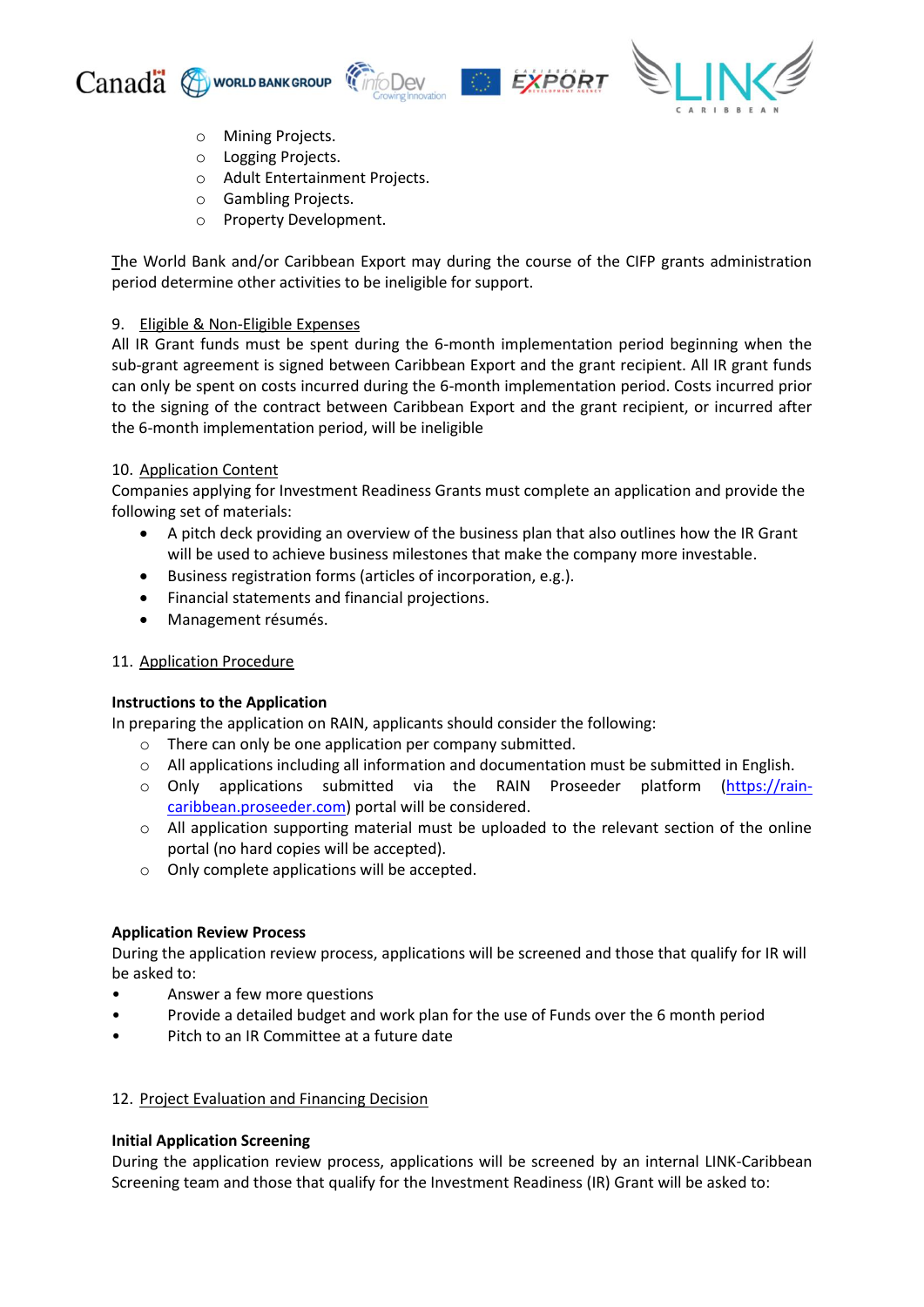

- Answer a few more questions
- Provide a detailed budget and work plan for the use of Funds over the 6 month period
- Prepare to Pitch to an IR Committee at a future date

## **Investment Readiness Grants Committee Review and Financing Decision**

After some light pitch prep assistance with members of the LINK team, applicants will pitch to an Investment Readiness (IR) Grant Committee to determine whether a grant is awarded or not. This panel will comprise of three (3) qualified professionals, whose bios will be circulated prior to the pitch event.

## 13. Monitoring and Reporting

The Caribbean Export Monitoring and Evaluation Officer will be responsible for ensuring adequate reporting and monitoring of all CIFP grants.

#### **Monitoring**

All program beneficiaries are expected to follow regular monitoring processes. The aim is to strengthen self-assessments of progress, improve documentation of the implementation processes, and facilitate timely modifications as needed.

In addition, field visits may be conducted, to allow the Caribbean Export to strengthen direct monitoring and technical assistance to the beneficiaries.

Caribbean Export is responsible for overall monitoring of beneficiary progress and tracking the results achieved. This information will be collected, analysed and shared through quarterly, and monthly progress reports, as well as annual program reports.

Beneficiary data and information will be captured in a matrix/database to facilitate results-based reporting, analysis across grantees, and knowledge sharing among implementing partners.

## **Reporting**

As part of grant administration, Caribbean Export will maintain information on SME performance in its portfolio. Follow-up on individual SMEs will be performed if deemed necessary. Caribbean Export will also require SMEs to provide the information annually, and the Agency will utilize and evaluate this information to continually improve and adapt its environmental policies and management.

**Appendix I**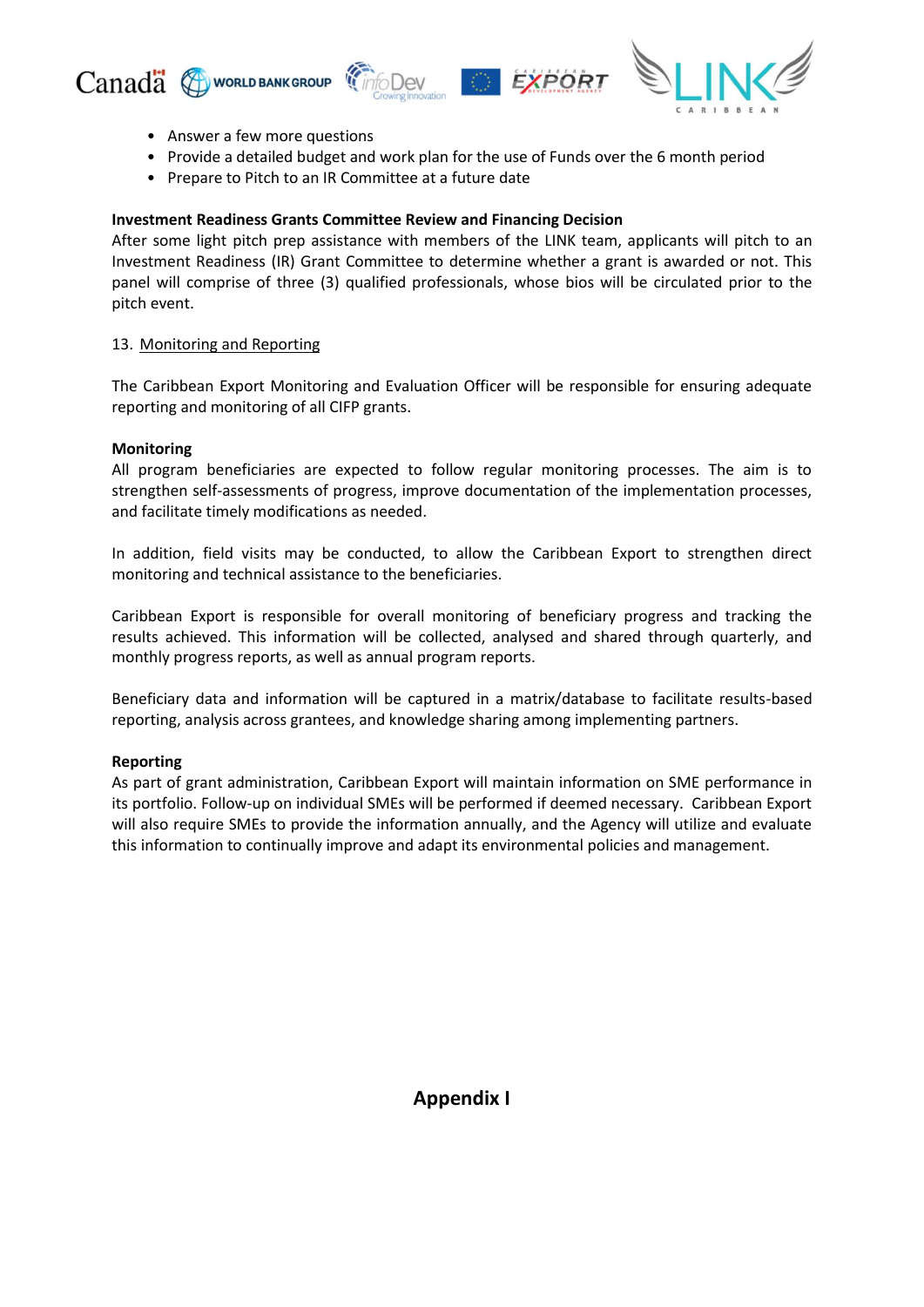





## *Appendix K: ESMF Instructions, Checklists and Questionnaires*

## **INSTRUCTIONS**

The Grant Application procedure will include five steps to ensure that environmental considerations are taken into account, as summarized in the checklist below:

Step 1: Have the Grant activities been compared to the Exclusion Checklist? Step 2: Has the Applicant met the basic Environmental and Social requirements? Step 3: If required, has a field visit been conducted and an ESMP been created? Step 4: Have the environmental requirements been included in the Grant agreement? Step 5: Has the Application been reviewed and cleared by Caribbean Export staff?

## **Step 1: Compare to Exclusion List**

Certain projects are not eligible for financing in World Bank Projects because they are listed under International Finance Corporation (IFC) Exclusion List or because they would trigger Safeguards Policies and generate complex environmental management requirements that are not in line with the program goals or limitations. Those excluded activities are listed in Annex 1 of this ESMF.

## **Step 2**: **Application Screening to Evaluate Environmental and Social Risk**

Each Applicant must complete environmental and social screening forms in order to identify if there are any relevant concerns. Annexes 2 and 3 contain the lists of screening criteria, which will be used for the initial evaluation of environmental and social risk. Completion of the screening forms will be the responsibility of Grant applicants, who must certify that all the information is correct.

Social aspects will be screened using the form in Annex 2.Many project types require environmental permits under the national or local regulations if they fall under prescribed categories. Local municipal or parish authorities may also require building and/or zoning permits for projects which change land use, emissions, or require construction. Caribbean Export shall require that applicants provide evidence that all applicable permits have been acquired. This, and other requirements are included in the screening form in Annex 3, which addresses environmental aspects.

## **Step 3: Field Appraisal**

The applicant's proposal will be reviewed by Caribbean Export staff to validate proper consideration of environmental and social issues. If any potentially significant environmental or social issues are identified, Caribbean Export staff, or their BSO delegates or consultants, will conduct a site visit (field appraisal) in order to validate the information contained in the Grant application and to determine if there are any unresolved or pending permits, social issues, or if additional mitigation measures in need of implementing. For this purpose the checklist given in Annex 4 will be applied. However, SME interventions which are likely to have no or minimal adverse environmental and social impacts will not need to conduct a site investigation beyond the initial environmental and social screening.

If irregularities, complexities, permit gaps, unresolved social issues, or any problems are found during the screening process, a plan to correct them and improve management of the SME may be appropriate. In such case an Environmental and Social Management Plan (ESMP) would be developed and included in the Grant application prior to approval. Guidelines for preparing an ESMP are included in Annex 5.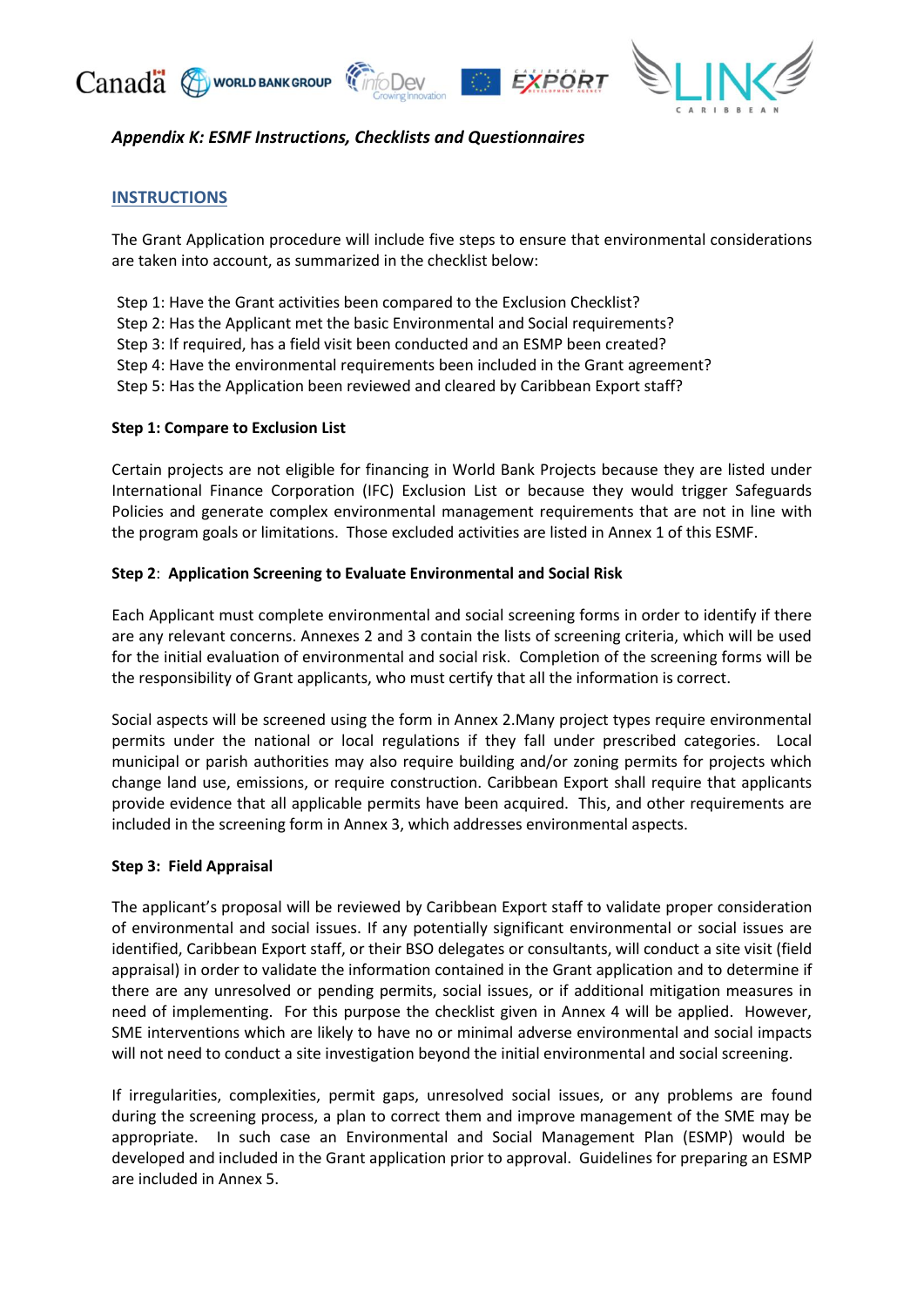

**EXPORT** 



The proposal will be approved for funding on the condition that its adverse environmental impacts are minimal, negligible, reversible, and insignificant and can easily and cost-effectively be mitigated. If a proposed project is found to carry substantial environmental risk corresponding to a Category A, or if any of the exclusion list characteristics are met (from Annex 1), then the Grant cannot be awarded by Caribbean Export.

*foDev* 

## **Step 4: Grant Conditions**

Following the evaluation and screening of environmental risk, Caribbean Export is in a position to award the Grant, subject to measures being taken to control the risk, or to deny the Grant due to unacceptably high risk. Standard language for the grants relative to environmental matters is included in Annex 6. If Caribbean Export has identified any particular environmental risks associated with a particular Grant, they may wish to attach more specific conditions to the Grant to reduce the risk. Caribbean Export shall include a covenant in the Grant that the sub-project shall comply with all applicable national environmental health and safety regulatory requirements and shall not directly result in any significant negative environmental impacts.

#### **Step 5: Review and Clearance**

Caribbean Export staff will review the applicant's proposal to validate proper consideration of environmental and social issues as per the ESMF. Both desktop screening and field visits (if applicable) must be reviewed and approved, as well as an ESMP if indicated.

## **CHECKLISTS AND QUESTIONNAIRES**

## **Annex #1. Exclusion List**

Certain projects are not eligible for financing in World Bank Projects because they are listed under IFC Exclusion List or because they would trigger Safeguards Policies that would require restructuring. Those project activities are listed below:

- Those that are illegal under country laws, regulations or ratified international conventions and agreements
- Projects that would be classified as Category A under the World Bank OP/BP 4.01
- Projects that would involve significant conversion or degradation of natural habitats
- Projects that would involve any affect upon critical natural habitats
- Projects that would involve significant impacts on physical cultural resources
- Projects that would involve the purchase, use or management of significant quantities of pesticides
- Forest commercial harvesting that includes areas of critical forest or related critical habitat or industrial-scale projects, including plantations, that do not have independent forest certification
- Community or small-scale harvesting forest projects by small-scale landholders or local communities that do not adhere to forest management standards consistent with requirements for a forest certification system (World Bank OP 4.36, Para. 10) or have an acceptable timebound action plan to achieve such standards.
- Projects that would directly or indirectly involve the construction of a dam greater than 10 meters in height or the use of water from a dam greater than 10 meters in height
- Weapons and munitions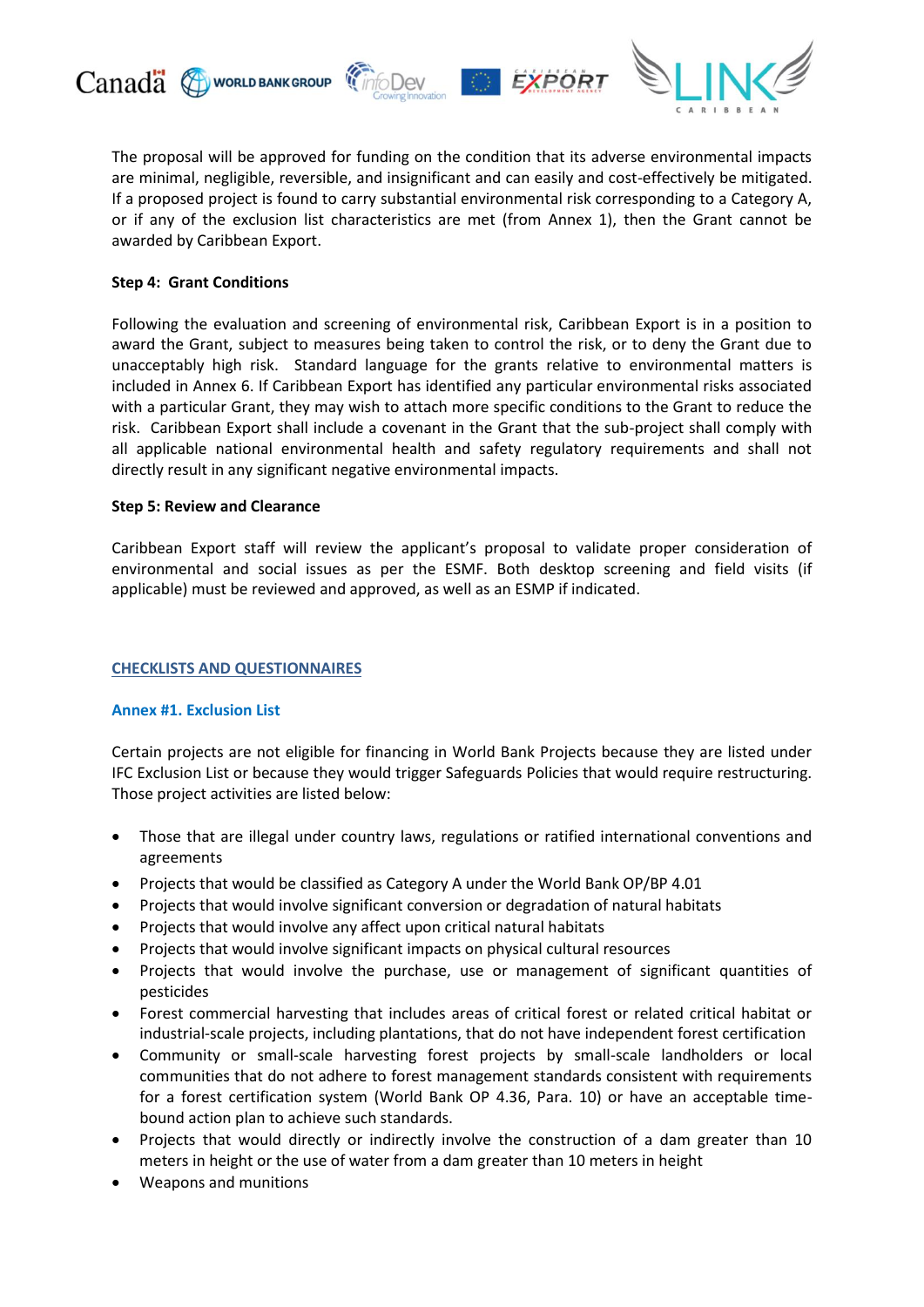





- Alcoholic beverages (excluding wine and beer)<sup>2</sup>
- Tobacco<sup>3</sup>
- Gambling, casinos and equivalent enterprises $4$
- Wildlife or wildlife products regulated under Convention on International Trade in Endangered Species of Wild Fauna and Flora (CITES) $<sup>5</sup>$ </sup>
- Radioactive materials<sup>6</sup>
- Unbounded asbestos fibers<sup>7</sup>
- Commercial logging operations or the purchase of logging equipment for use in primary tropical moist forest<sup>8</sup>
- Polychlorinated biphenyl compounds (PCBs)
- Pharmaceuticals subject to international phase outs or bans<sup>9</sup>
- Pesticides/herbicides subject to international phase outs or bans<sup>10</sup>
- Ozone depleting substances subject to international phase out<sup>11</sup>
- Drift net fishing in the marine environment using nets in excess of 2.5 km. in length
- Trans boundary trade in waste or waste products<sup>12</sup>, except for non-hazardous waste destined for recycling
- Persistent Organic Pollutants (POPs)<sup>13</sup>
- Non-compliance with workers fundamental principles and rights at work $^{14}$
- Significant degradation of a National Park or similar protected area<sup>15</sup>

#### [www.cites.org](http://www.cites.org/)

**.** 

 $^7$  This does not apply to the purchase and use of bonded asbestos cement sheeting where the asbestos content is <20%.

<sup>12</sup> Define by the Basel Convention [\(www.basel.int\)](http://www.basel.int/).

 $2$ This does not apply to companies for which the operations/activities related to these criteria comprise less than 10 percent of companies total annual revenue<br><sup>3</sup> This does not annu to companies for u

This does not apply to companies for which the operations/activities related to these criteria comprise less than 10 percent of companies total annual revenue<br><sup>4</sup> This does not annu to companies for u

This does not apply to companies for which the operations/activities related to these criteria comprise less than 10 percent of companies total annual revenue

 $^6$  This does not apply to the purchase of medical equipment, quality control (measurement) equipment and any equipment where it can be demonstrated that the radioactive source is to be trivial and/or adequately shielded

<sup>&</sup>lt;sup>8</sup> Primary forest is defined as relatively intact forest that has been essentially unmodified by human activity for the previous 60 to 80 years; and Tropical moist forest is generally defined as forest in areas that receive not less than 100 mm of rain in any month for two out of three years and have an annual mean temperature of  $24^{\circ}$ C or higher.

<sup>9</sup> Pharmaceutical products subject to phase outs or bans in United Nations, *Banned Products: Consolidated List of Products Whose Consumption and/or Sale Have Been Banned, Withdrawn, Severely Restricted or not Approved by Governments*. (Last version 2001[, www.who.int/medicines/library/qsm/edm-qsm-2001-3/edm-qsm-2001\\_3.pdf\)](http://www.who.int/medicines/library/qsm/edm-qsm-2001-3/edm-qsm-2001_3.pdf)

<sup>&</sup>lt;sup>10</sup>Pesticides and herbicides subject to phase outs or bans included in both the Rotterdam Convention [\(www.pic.int\)](http://www.pic.int/) and the Stockholm Convention [\(www.pops.int\)](http://www.pops.int/).

<sup>11</sup> Ozone Depleting Substances (ODSs) are chemical compounds which react with and deplete stratospheric ozone, resulting in the widely publicized 'ozone holes'. The Montreal Protocol lists ODSs and their target reduction and phase out dates. The chemical compounds regulated by the Montreal Protocol includes aerosols, refrigerants, foam blowing agents, solvents, and fire protection agents. [\(www.unep.org/ozone/montreal.shtml\)](http://www.unep.org/ozone/montreal.shtml).

<sup>&</sup>lt;sup>13</sup> Defined by the International Convention on the reduction and elimination of persistent organic pollutants (POPs)(September 1999) and presently include the pesticides aldrin, chlordane, dieldrin, endrin, heptachlor, mirex, and toxaphene, as well as the industrial chemical chlorobenzene [\(www.pops.int\)](http://www.pops.int/)

<sup>&</sup>lt;sup>14</sup> Fundamental Principles and Rights at Work means (i) freedom of association and the effective recognition of the right to collective bargaining; (ii) prohibition of all forms of forced or compulsory labor; (iii) prohibition of child labor, including without limitation the prohibition of persons under 18 from working in hazardous conditions (which includes construction activities), persons under 18 from working at night, and that persons under 18 be found fit to work via medical examinations; (iv) elimination of discrimination in respect of employment and occupation, where discrimination is defined as any distinction, exclusion or preference based on race, color, sex, religion, political opinion, national extraction, or social origin. (International Labor Organization[: www.ilo.org\)](http://www.ilo.org/)

<sup>&</sup>lt;sup>15</sup> In addition to in-country designated areas, other areas include: natural World Heritage Sites (defined by World Heritage Convention, [http://whc.unesco.org/nwhc/pages/doc/main.htm.](http://whc.unesco.org/nwhc/pages/doc/main.htm)), United Nations List of National Parks and Protected Areas, designated wetlands of international importance (defined by RAMSAR Convention, [www.ramsar.org\)](http://www.ramsar.org/), or selected areas (e.g., strict nature reserves/wilderness areas, natural parks, natural monuments or habitat/species management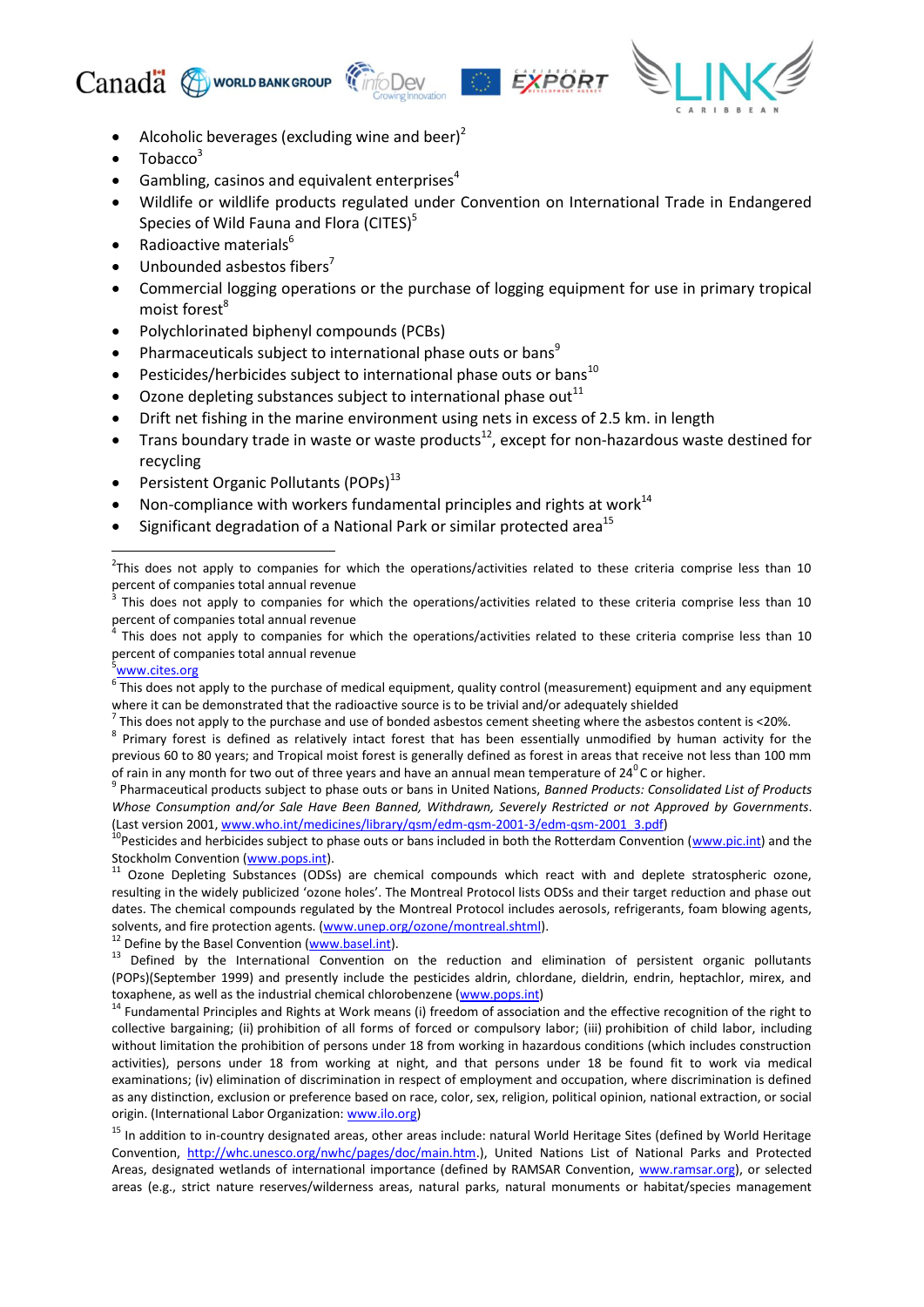





- Real estate speculation
- Land acquisition that would involve involuntary resettlement or land acquisition in which there is not a willing seller

**.**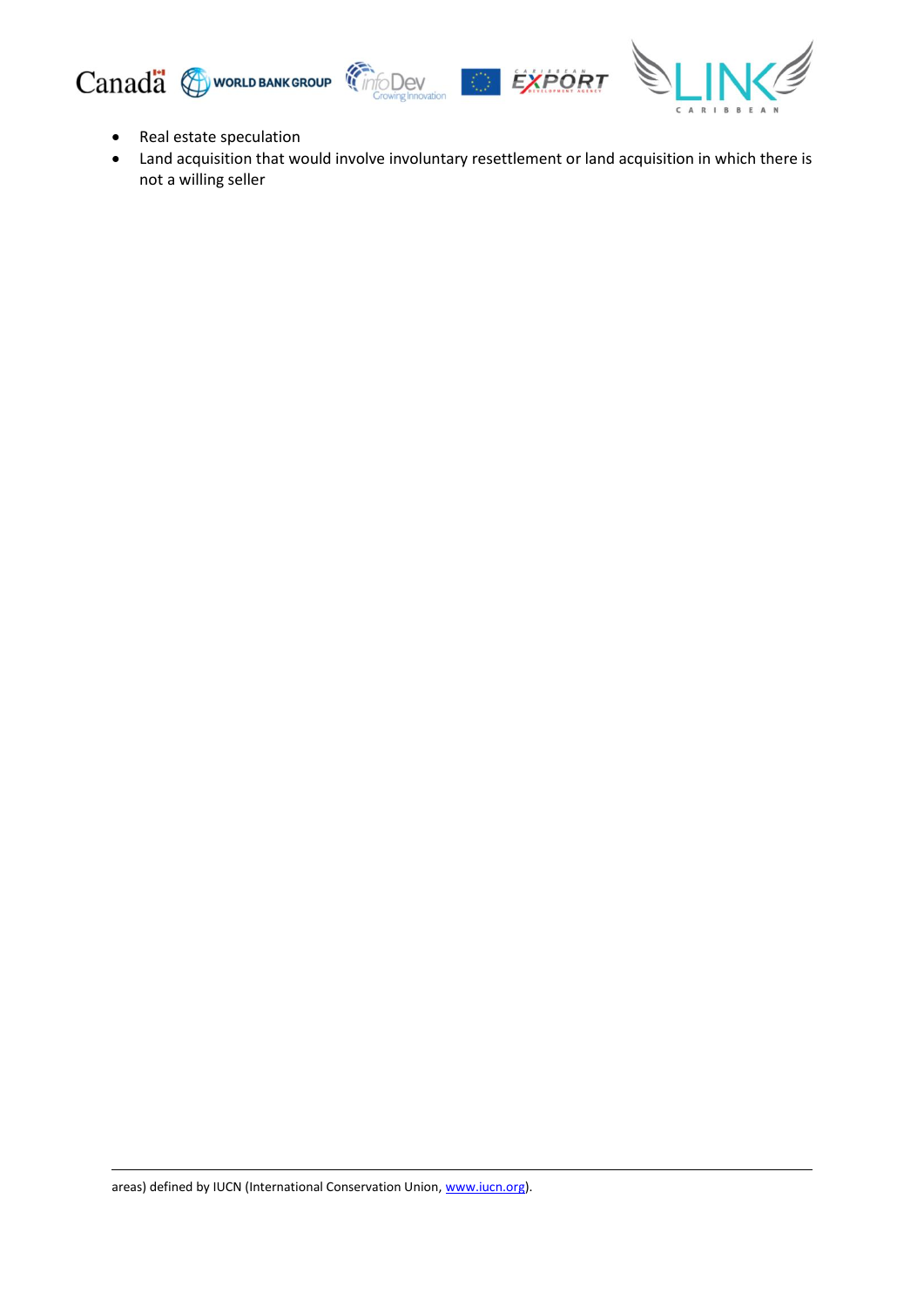

## **Annex #2. SME Application Social Screening Form (SSF)**

This Social Screening Form (ESSF) has been designed to assist in screening of SMEs for any potential adverse social impacts as part of Grant evaluation. The form is designed to place information in the hands of evaluators in the CIFP and Caribbean Export, so that impacts and their mitigation measures are determined. The Form contains information that will allow reviewers to determine the characterization of the prevailing social environment with the aim to assess the potential social negative impacts of the Grant.

Contact details:(person responsible for filling out this SSF)

- 1. Name: ……………………………………………………………………………….
- 2. Job title: ………….………………………………………………………………….
- 3. Telephone numbers: …………………………………………………………………
- 4. Signature: ……………………….……………………………………………….......

#### **PART A: BRIEF DESCRIPTION OF SMALL AND MEDIUM ENTERPRISE**

Please provide information on the type and scale of the climate change innovative technology (area, required land, approximate size of total building floor area, roads, disposal sites, water supply, energy requirements, human resources, etc.).

…………………………………………………………………………………………………………………………………………………………… ……………………………...….……………………………………………………………………………………………………………………… …………………………………………………………………...….…………………………………………………………………………………

…………………………………………………….

1

#### **PART B: SOCIAL SAFEGUARDS SCREENING FORM**

|    | <b>SOCIAL</b><br><b>SCREENING</b><br><b>SAFEGUARDS</b>                                                               | YES/NO | <b>REMARKS/MITIGATION</b> |
|----|----------------------------------------------------------------------------------------------------------------------|--------|---------------------------|
|    | <b>INFORMATION</b>                                                                                                   |        | <b>MEASURES</b>           |
| 1. | Would the proposed project have social<br>impacts that could affect disabled persons or<br>other vulnerable groups?  |        |                           |
|    | 2. Is the project likely to significantly impact<br>women's<br>equality and<br>gender<br>empowerment <sup>16</sup> ? |        |                           |
| 3. | Will the proposed project have variable<br>impacts on different ethnic groups, or social<br>classes?                 |        |                           |
| 4. | Will the proposed project have any specific                                                                          |        |                           |

<sup>&</sup>lt;sup>16</sup>Women are often more vulnerable than men as it relates to resource scarcity. They typically have weaker and insecure rights to the resources they manage (especially land), and spend longer hours on undertaking labour. [\(OECD, 2006\)](http://www.oecd.org/dataoecd/4/21/37353858.pdf). Women are also more often excluded from other social, economic, and political development processes.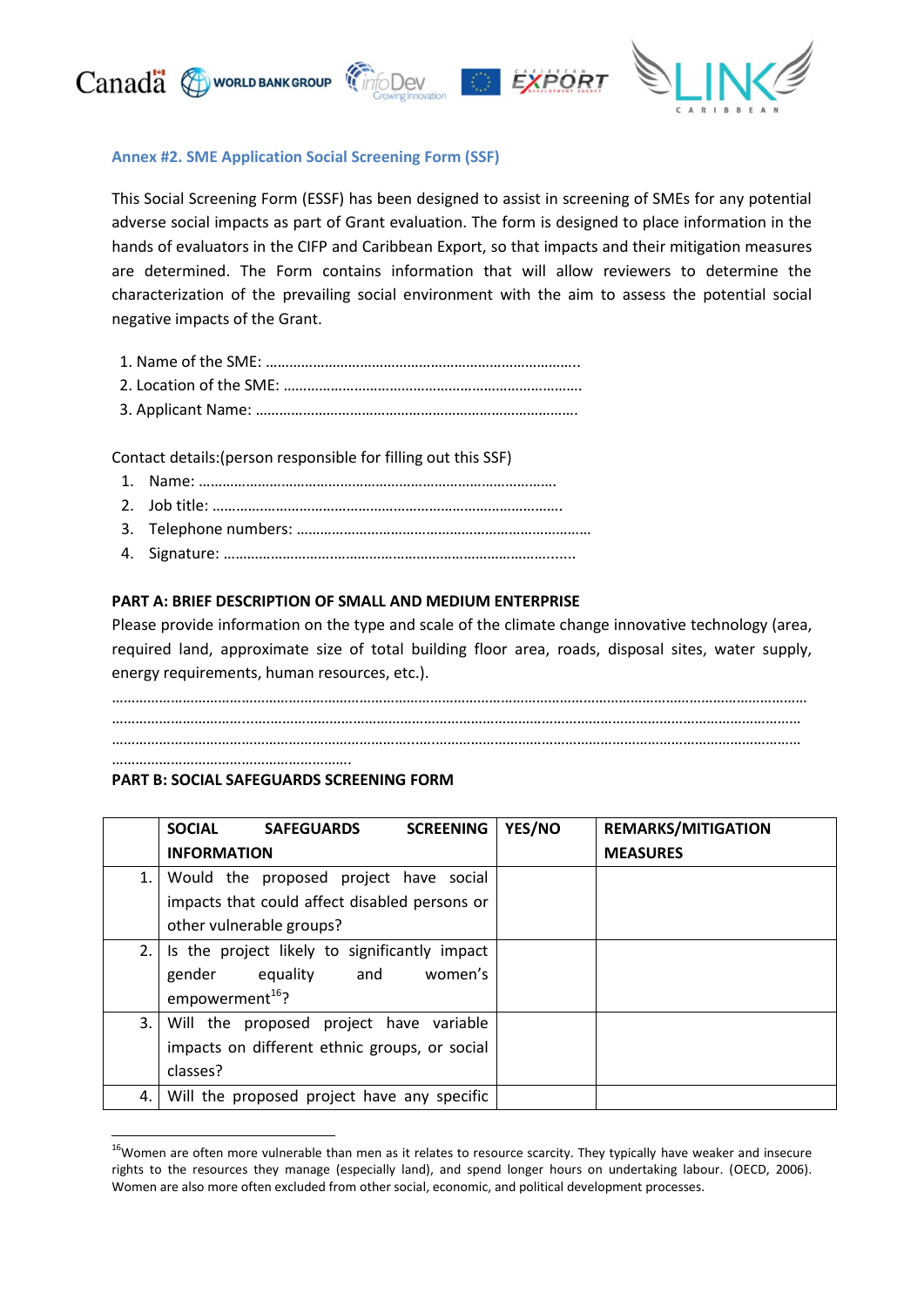





| human rights implications?                  |  |
|---------------------------------------------|--|
| 5. Will the proposed project marginalize or |  |
| adversely affect youth <sup>17</sup> ?      |  |

## **N/B:**

**.** 

For all issues indicated by "Yes", the applicant is expected to explain how he/she intends to mitigate them. If it is not possible, the Grant cannot be financed.

## **PART C. CERTIFICATION**

We certify that we have thoroughly examined all the potential adverse effects of this sub-project. To the best of our knowledge, the sub-project plan as described in the application and associated information in this screening form is true and accurate.

**Grant Applicant (signature):.…………………………………………**……………

## **PART D: FOR CARIBBEAN EXPORT USE ONLY:**

## **Indicate whether the subproject can be considered for approval.**

The application is complete, all significant environmental and social information has been provided, and any potential issues have been identified.

**Indicate which social issues, if any, need to be clarified at the subproject site by a field appraisal:**

…………………………………………………………………………………………………………………………………………………………… …………………………………………………………………………………………………………………………………………………………… …………………………………………………………………

If necessary, a Field Appraisal report will be completed and added to the subproject file.

**Name of Caribbean Export desk appraisal officer (print):**

 $17$ The Bank is aware of the limitations of its definition of youth, but characterizes the group as persons aged 15-24.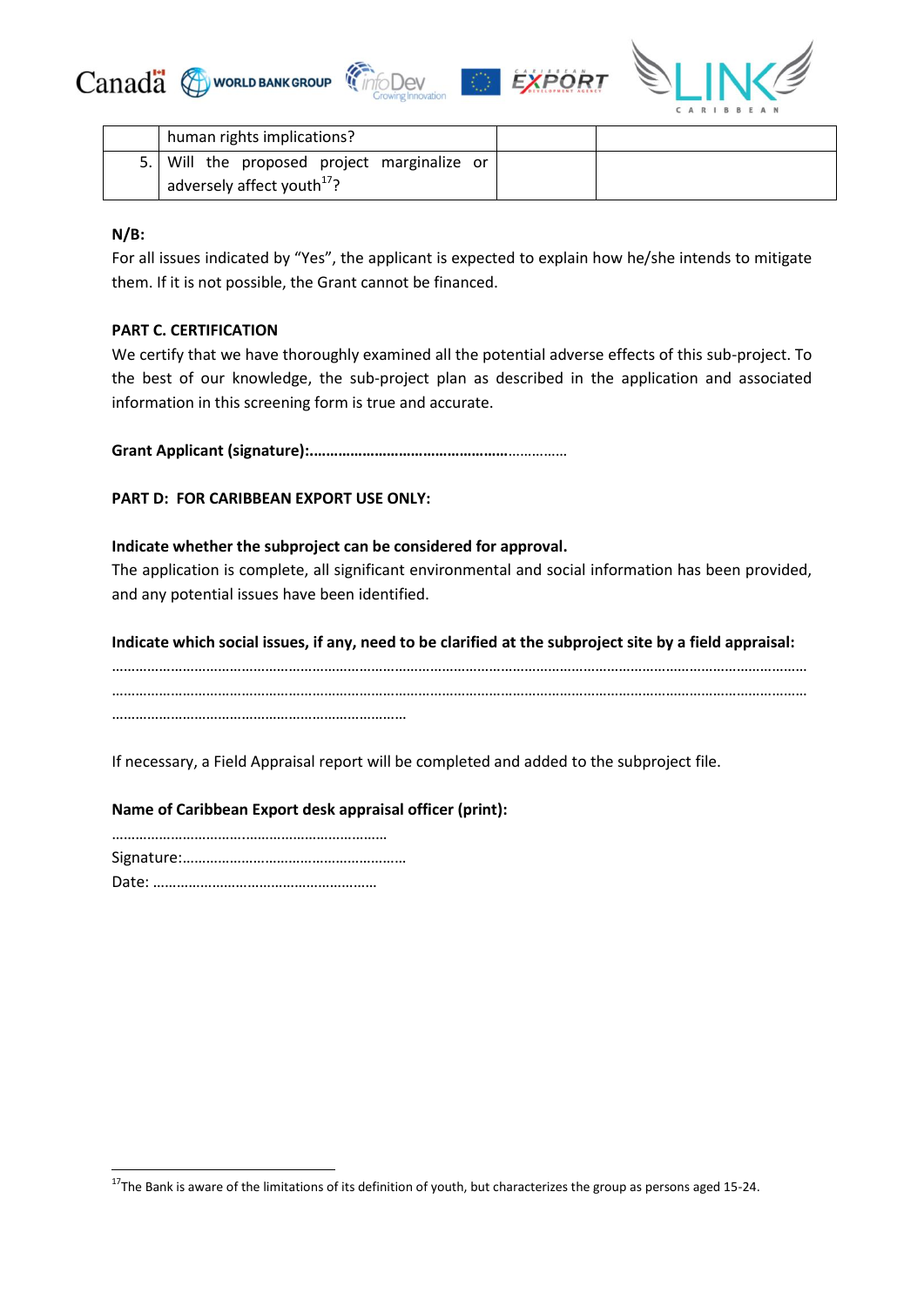





## **Annex #3. SME Application Environmental Screening Form (ESF)**

*<u>CDev</u>* 

The checklist below will be submitted along with the Grant Application to help Caribbean Export make a preliminary decision whether a particular Applicant may exhibit compliance problems, excess environmental risk, or complex or sensitive environmental conditions. Projects that trigger any of the conditions in the checklist would be considered as potentially having significant environmental risk, and would bear further explanation or clarification by the Applicant, which should be attached to the checklist by the Applicant for subsequent evaluation and correction during the field appraisal (Annex 4) as needed

## **PART A: BRIEF DESCRIPTION OF SMALL AND MEDIUM ENTERPRISE**

Please provide information on the type and environmental aspects of the SME (area, required land, approximate size of total building floor area, roads, air or water discharges, waste management, water supply, energy requirements, human resources, permits required, etc.).

…………………………………………………………………………………………………………………………………………………………… ……………………………...….……………………………………………………………………………………………………………………… …………………………………………………………………...….………………………………………………………………………………… ……………………………………………………………………………………………………………

## **PART B: ENVIRONMENTAL SCREENING FORM**

Please complete the checklist below (on the following page), indicating any applicable items, and by providing additional information where required. It is realized that for many startups, early-stage and growth-stage businesses, that these items will not be applicable. However all sections should be filled, by indicating 'N/A'where it is the most appropriate response.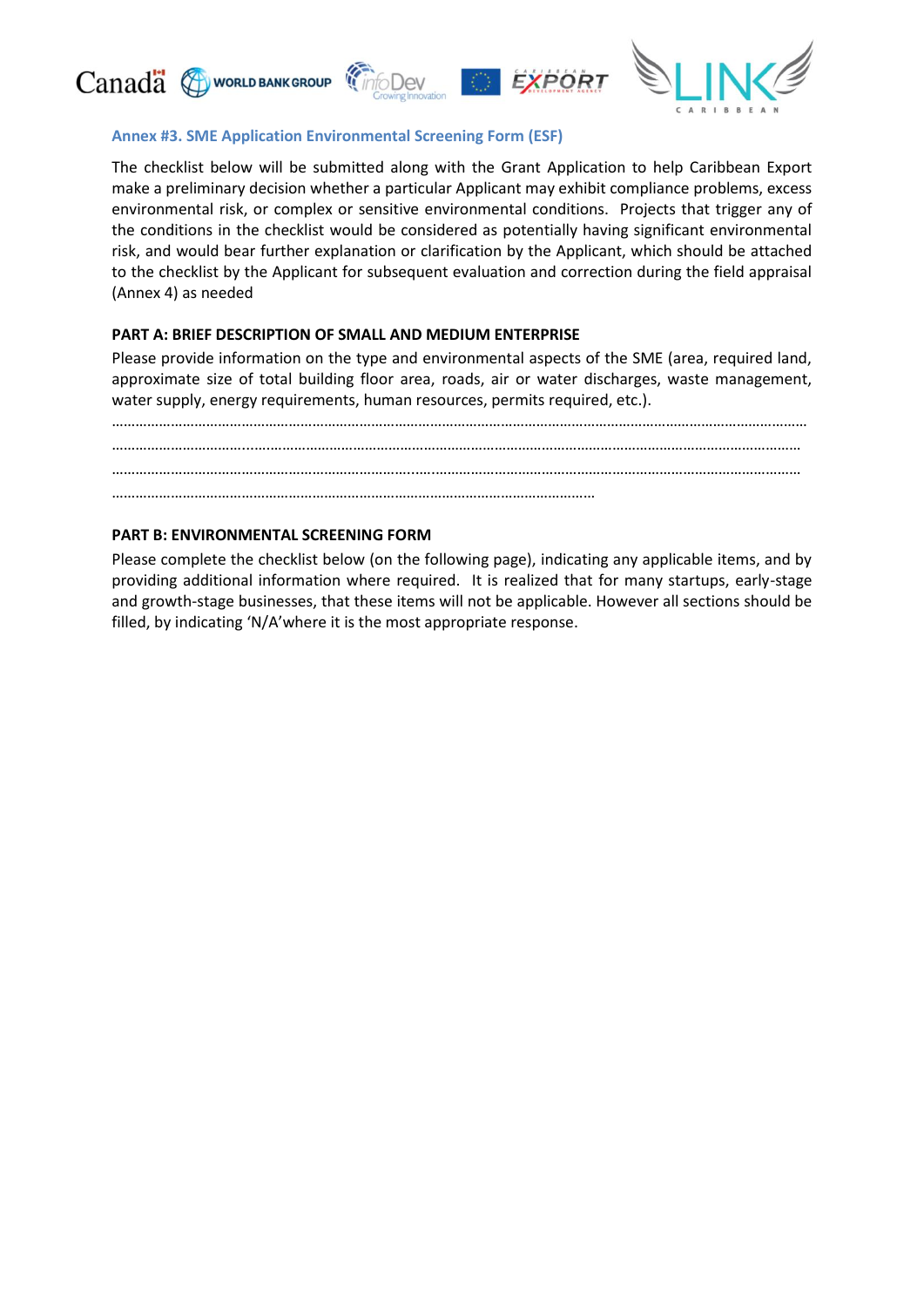



|    | <b>ENVIRONMENTAL SCREENING INFORMATION</b>                                                                                                                                                                                                                                                           |  | <b>NO</b> | N/<br>Α |
|----|------------------------------------------------------------------------------------------------------------------------------------------------------------------------------------------------------------------------------------------------------------------------------------------------------|--|-----------|---------|
| 1. | Does the existing enterprise require or have a valid operating permit, license,<br>approval, etc.?                                                                                                                                                                                                   |  |           |         |
| 2. | Does the existing enterprise meet all national environmental regulations regarding<br>air, water and solid waste management, if and as applicable?                                                                                                                                                   |  |           |         |
| 3. | Does the existing enterprise have any significant outstanding environmental fees,<br>fines or penalties or any other environmental liabilities? (E.g. lack of permit, legal<br>claims, contaminated soil stained with chemical releases, waste pits, stressed<br>vegetation, contaminated waterways) |  |           |         |
| 4. | Have there been any complaints raised by local groups regarding conditions at the<br>facility?(E.g. Material complaints from the public, legal claims due to<br>environmental/social issues, environmental incidents, accident of death of workers<br>or public)                                     |  |           |         |
| 5. | Will the sub-project generate water effluents?                                                                                                                                                                                                                                                       |  |           |         |
|    | If yes, would they violate any national or local standard                                                                                                                                                                                                                                            |  |           |         |
|    | If yes, would they be managed in accordance with applicable law<br>$\bullet$                                                                                                                                                                                                                         |  |           |         |
| 6. | Will the sub-project generate air emissions?                                                                                                                                                                                                                                                         |  |           |         |
|    | If yes, would they violate any national or local standard                                                                                                                                                                                                                                            |  |           |         |
|    | If yes, would they be managed in accordance with applicable law<br>$\bullet$                                                                                                                                                                                                                         |  |           |         |
| 7. | Will the sub-project generate noise levels that:                                                                                                                                                                                                                                                     |  |           |         |
|    | violates national or local noise standards?                                                                                                                                                                                                                                                          |  |           |         |
|    | impacts sensitive receptors (housing, hospitals, schools, etc.)?<br>$\bullet$                                                                                                                                                                                                                        |  |           |         |
| 8. | Will the subproject consume, store, produce or utilize hazardous materials that:                                                                                                                                                                                                                     |  |           |         |
|    | require special permits or licences<br>$\bullet$                                                                                                                                                                                                                                                     |  |           |         |
|    | require licenced or trained personnel<br>$\bullet$                                                                                                                                                                                                                                                   |  |           |         |
|    | are outlawed or banned in EU or Western countries<br>$\bullet$                                                                                                                                                                                                                                       |  |           |         |
|    | are difficult, expensive, or hard to manage<br>$\bullet$                                                                                                                                                                                                                                             |  |           |         |
|    | are inconsistent with EHS Guidelines or recommendations<br>$\bullet$                                                                                                                                                                                                                                 |  |           |         |
|    | have a high risk of explosion, fire, or danger to workers<br>$\bullet$                                                                                                                                                                                                                               |  |           |         |
|    | are vulnerable to seismic, flood, terrorist attack, or other danger                                                                                                                                                                                                                                  |  |           |         |
| 9. | Will the sub-project be located within or close to sensitive areas such as:                                                                                                                                                                                                                          |  |           |         |
|    | hospitals or schools<br>$\bullet$                                                                                                                                                                                                                                                                    |  |           |         |
|    | housing areas<br>$\bullet$                                                                                                                                                                                                                                                                           |  |           |         |
|    | historical structures<br>$\bullet$                                                                                                                                                                                                                                                                   |  |           |         |
|    | buildings/areas not officially protected but recognized by the local<br>$\bullet$<br>population as significant                                                                                                                                                                                       |  |           |         |
| 10 | Do the project activities have any unsafe history, such as:                                                                                                                                                                                                                                          |  |           |         |
|    | material complaints from the public<br>$\bullet$                                                                                                                                                                                                                                                     |  |           |         |
|    | legal claims against the company due to environmental or social issues<br>$\bullet$                                                                                                                                                                                                                  |  |           |         |
|    | significant accidents or deaths of workers or public                                                                                                                                                                                                                                                 |  |           |         |
|    | environmental incidents or accidents (spills, dust clouds, releases, etc.)                                                                                                                                                                                                                           |  |           |         |